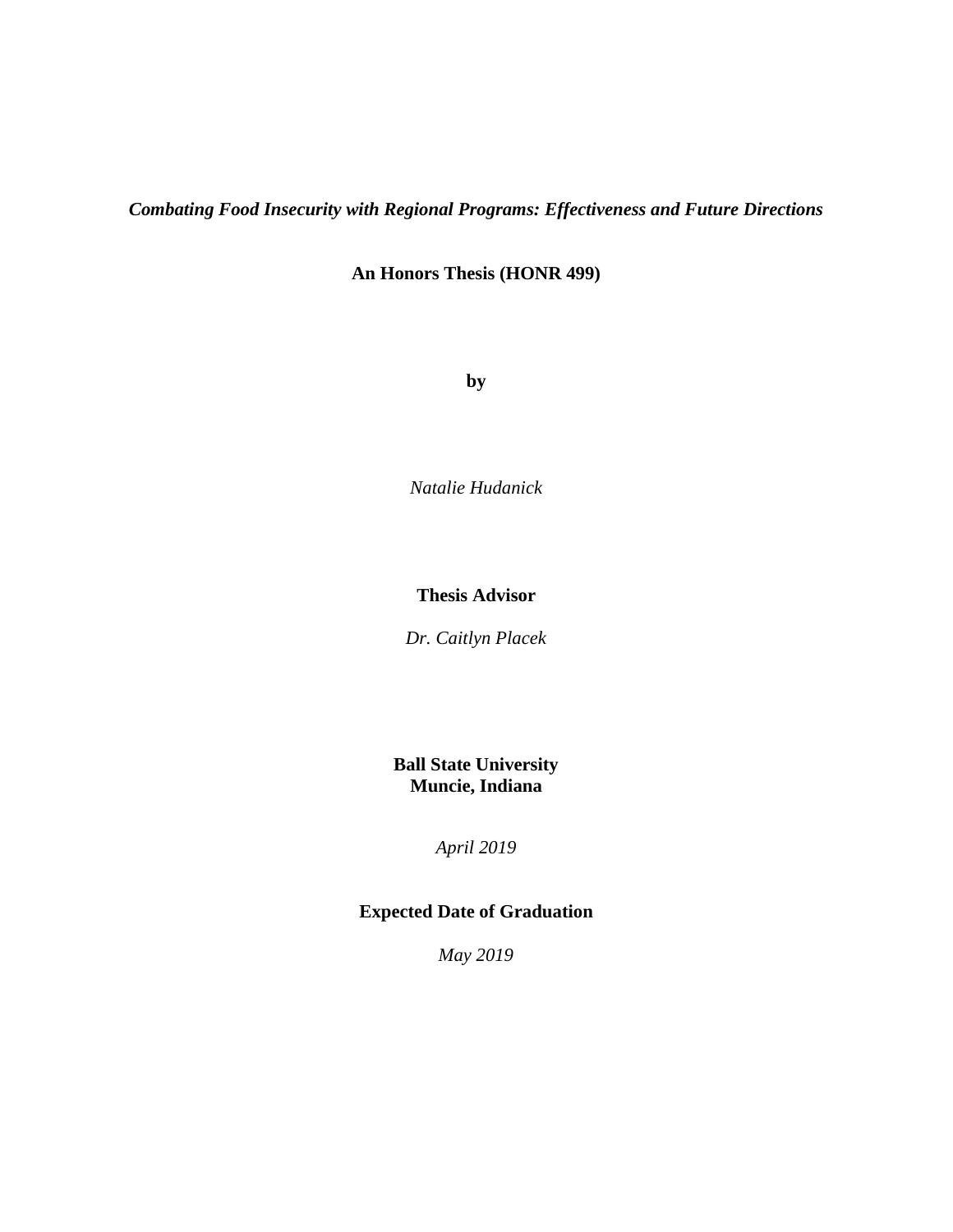#### **Abstract**

Food insecurity is a growing public health problem in the United States. While national food aid programs have made strides to combat food insecurity, research is needed that focuses on the effectiveness of regional programs, particularly because success rates of these programs vary. The current study analyzed thirty local food aid programs in the United States and assessed their impact on reducing food insecurity. Findings suggest that these programs are more effective in reducing food insecurity when they tackle local contextual factors, thus pointing to the importance of anthropological approaches in food aid programs. Based on the programs that had effective intervention methods, applications of these methods were applied to food programs and reducing food insecurity in Delaware County. The use of anthropological approaches in reducing food insecurity can be used throughout the United States to understand how food insecurity influences all the factors of a person's environment.

#### **Acknowledgements**

I would like to thank Dr. Caitlyn Placek for advising me through this project. She has provided priceless mentorship over the past two years, pushing me and providing me opportunities to be a better researcher, writer, and anthropologist. Without her mentorship, my time at Ball State would not have been as memorable. I would also like to thank the Ball State Honor's College, the Ball State Anthropology Department, Ball State Immersive Learning, and the BSU Aspire Grant for allowing me to present this thesis at the Society for Applied Anthropology conference in Portland, Oregon.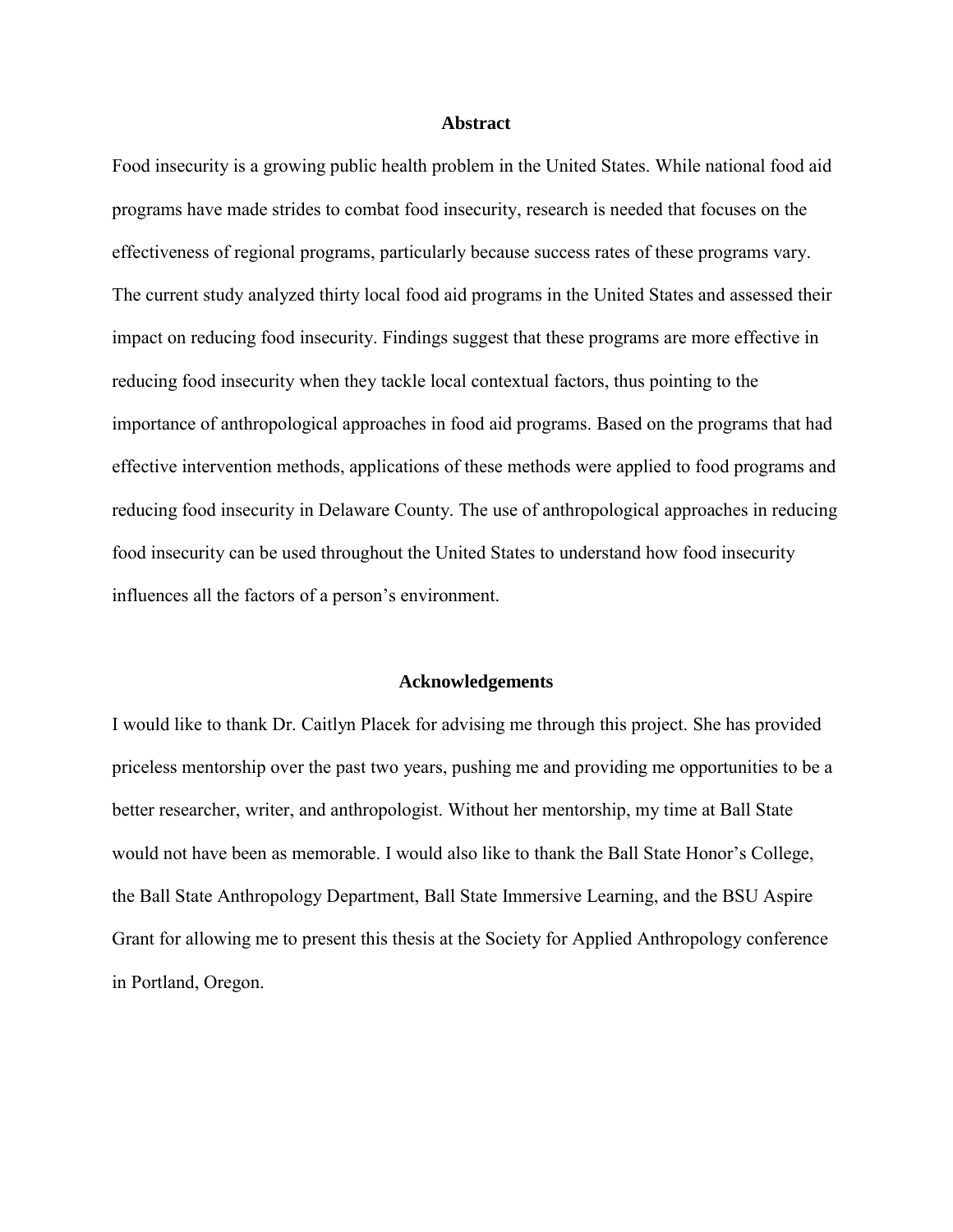#### **Process Analysis**

Exploring food insecurity and the ways communities are working to combat it was not a topic I decided right out of the gate to study. It took an entire summer internship and a year of volunteering until I came to the conclusion that I wanted to understand food insecurity and the ways to combat it. My internship during the summer of 2018 was with the Delaware County Health Department Health Inspectors. I traveled all across Delaware County shadowing the health inspectors on their inspections of houses, restaurants, stores, and pools. Every time we went out on inspections I was able to see Delaware County and the realities that many people in this county face when it comes to obtaining food. It was also through my volunteering at Inside Out Fresh Directions in downtown Muncie that I realized that I was serving children who were in food insecure households. My community service and internship were both involved in the realities of food insecurity in Delaware County. These realizations helped to push me to decide to learn about what was being done to combat food insecurity across the country, and after learning how to apply anthropological methods to the programs combating food insecurity, I could create recommendations for Delaware County to work towards to lower the food insecurity rate.

Through this process of intense research, I learned how to push myself to be a better researcher and writer. It took weeks to scour databases of current and relevant articles that detailed programs that sought to lower food insecurity and work with food insecure households. While I had specific inclusion criteria and databases to use, the number of programs in the United States that were being written about was limited. The programs that I was able to find varied in terms of size of city, location, and intervention methods used. I had to push myself constantly to keep looking for programs that were relevant to my research question. After I was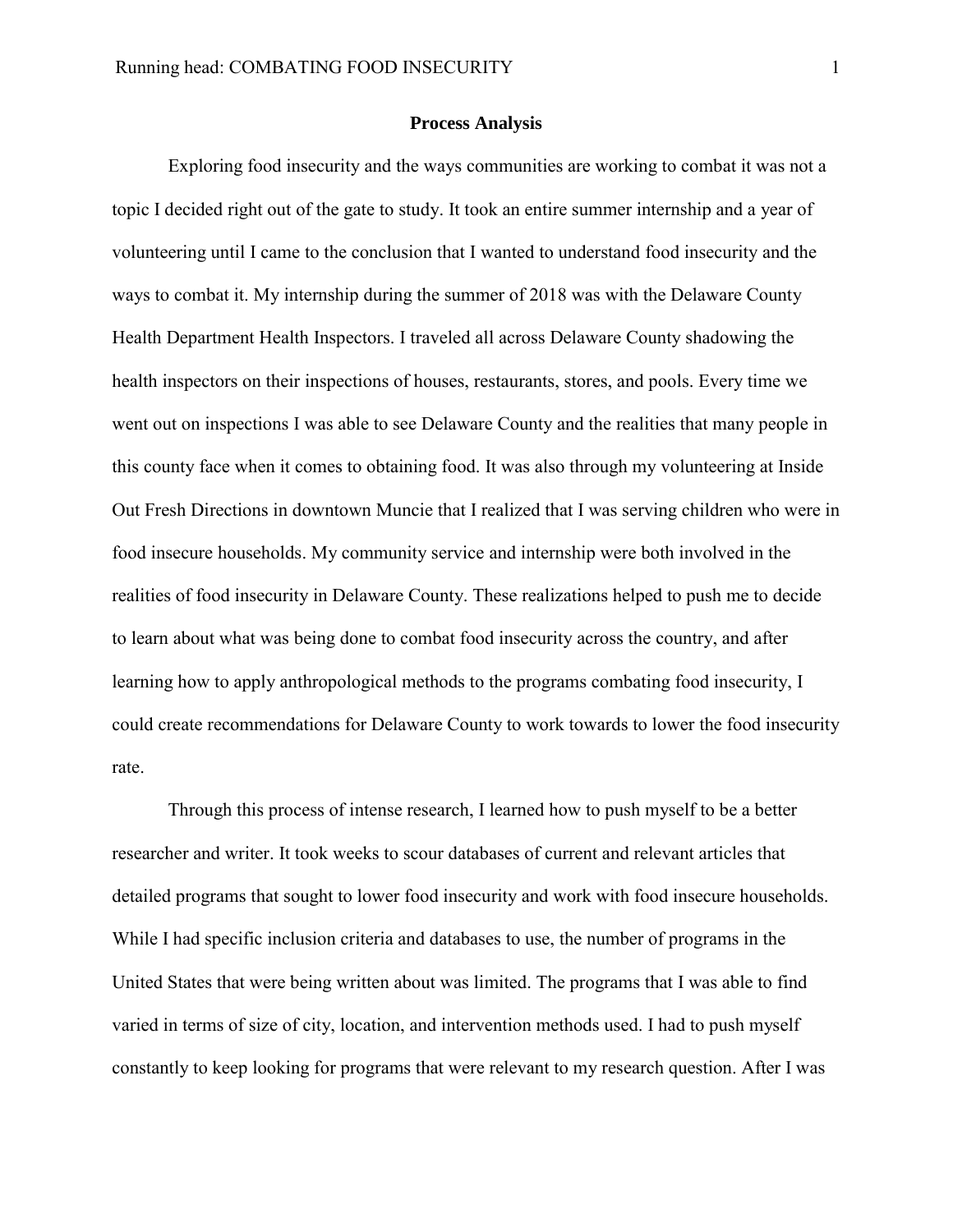#### COMBATING FOOD INSECURITY 2

finally able to get the number of programs I set out to get, it was through the analysis of the programs that I found myself becoming an effective and efficient researcher. The analysis and creation of themes related to prevention methods pushed me to be more critical of the programs I was analyzing. Using my training in anthropology I was able to understand whether programs were efficiently working with and for their community to reach food insecure households and lower the food insecurity rate in their community. The process of this research pushed me to be a better writer and researcher in my discipline of anthropology and my future discipline of public health through learning new skills by coding data and using a deductive method in the analysis of the research.

Through the process of research, I discovered there were limits to some of the inclusion criteria that I had originally set for myself. With the lack of programs being reported on throughout the United States, I struggled to find any programs that were locations of similar size and food insecurity rate of Delaware County. Some of the programs did not list their food insecurity rate, or the rate reported in the articles were higher than the rate in Delaware County. Because of the lack of programs that took place in an area that was the size of Delaware County, I had to adjust my inclusion criteria to any programs, in any location, of any size, in the United States. Not only did I have to adjust my inclusion criteria of the programs, I also had to eliminate the evaluations of the programs that I researched. Almost of all the programs were ongoing, so there were no long-term impact studies done on whether they were reducing food insecurity in their community. It was not possible to apply any sort of evaluation to these programs because of they lack any long-term data on reduction of food insecurity.

While I may not have been able to evaluate the programs based on the guidelines set by the Center for Disease Control, I was still able to gather data from the programs based on short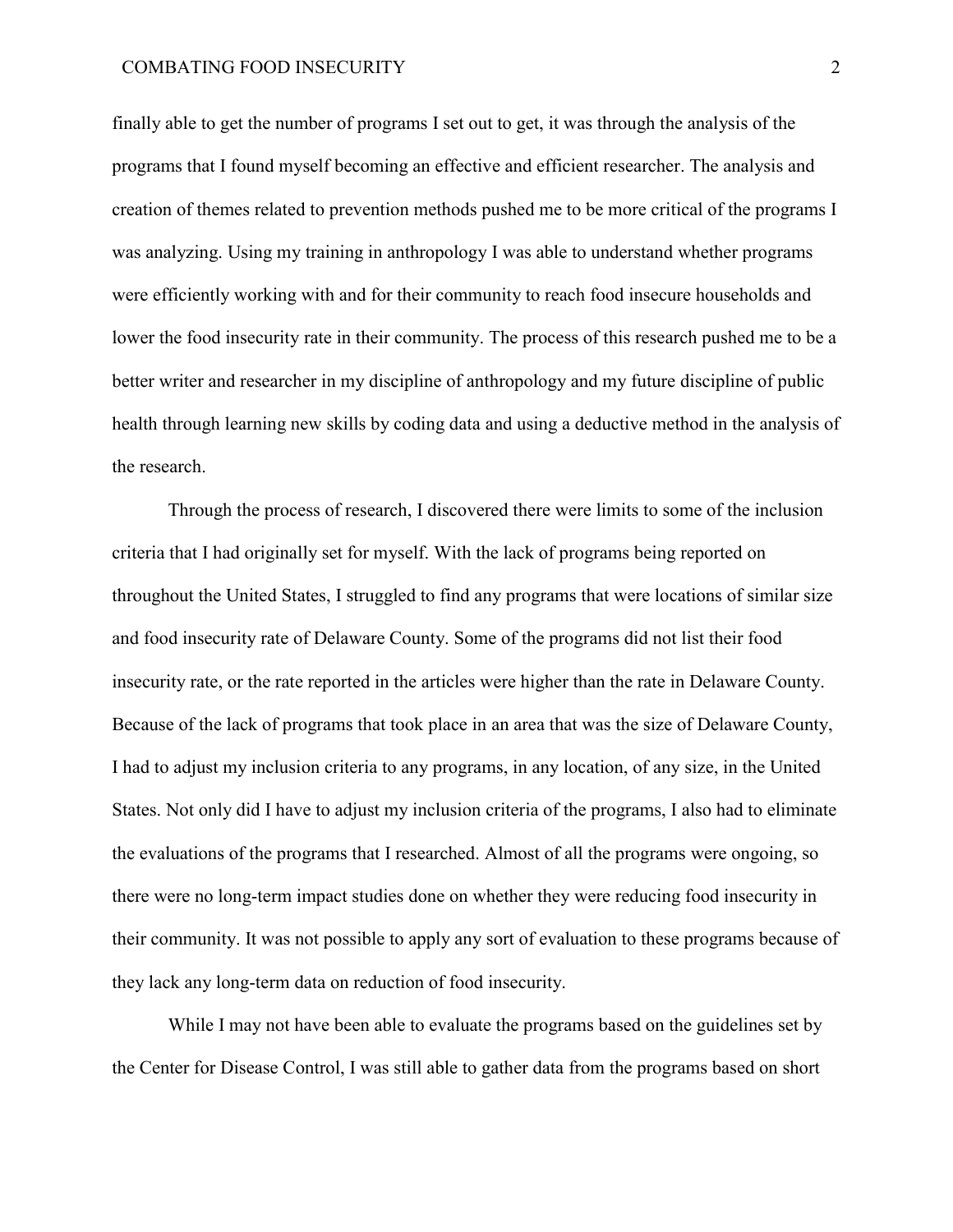#### COMBATING FOOD INSECURITY 3

term impact and define whether the intervention methods used were reaching community members or not. I was able to define these interventions within an anthropological model and evaluate the programs based on that model. While I may have had to adjust my process and analysis of my research, I was still able to develop discussions and recommendations for all food programs as well as for food programs in Delaware County. The culmination of my thesis has helped me become more comfortable with public health research and applying anthropology to public health research.

If I were to do this research again, I would like to have a more extensive list of programs that have documented whether they had any reductions of food insecurity. While food programs may always be ongoing, studies can be done to analyze a period of time to determine if food insecurity in their region was reduced. With more studies, a more in-depth analysis of food programs and the effectiveness of the intervention programs according to anthropological approaches can be done.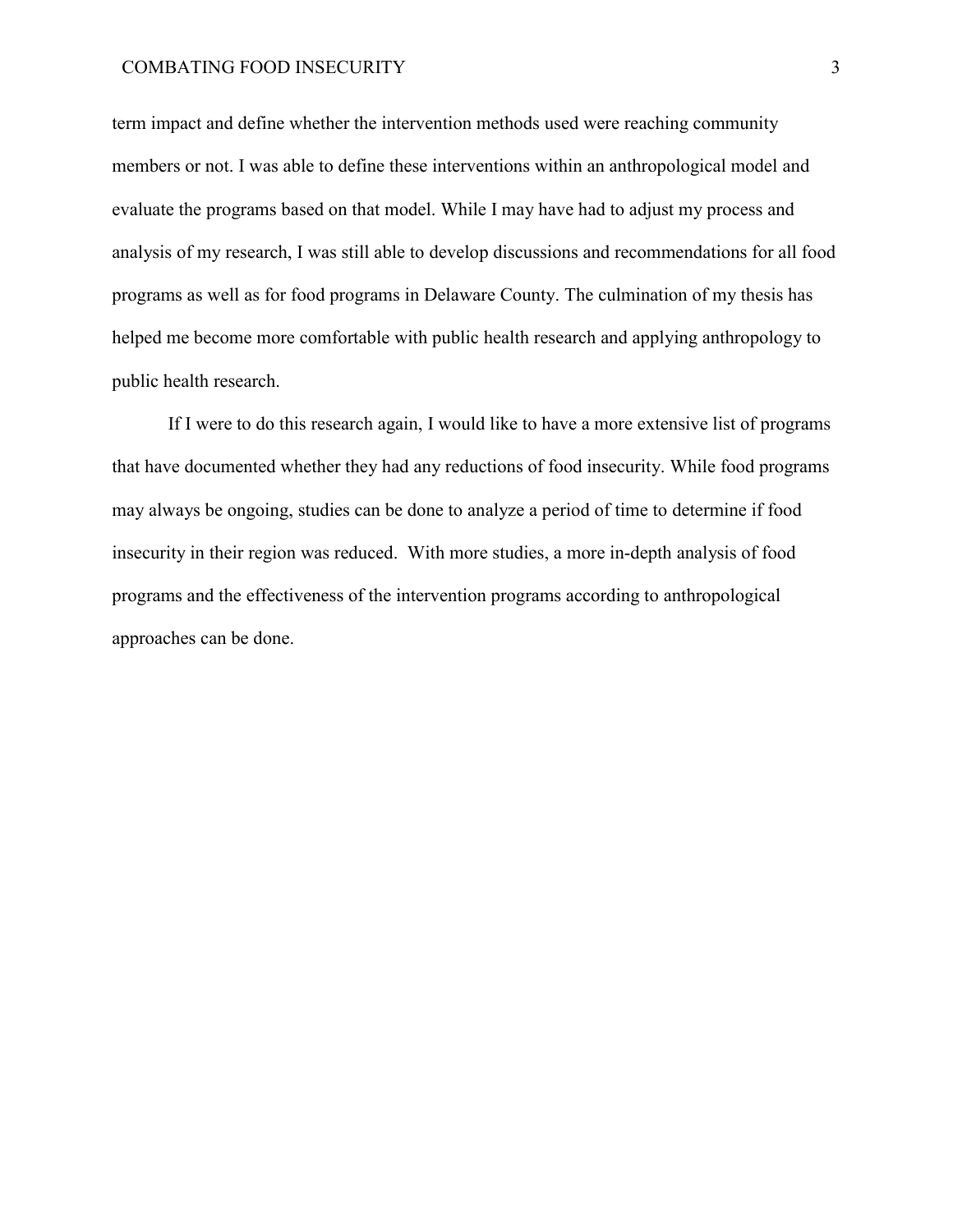#### **Introduction**

Food insecurity has been an underrecognized public health issue in the United States. According to the United States Department of Agriculture Economic Research Service, in 2017, 11.8% of US households were food-insecure sometime throughout the year. Food insecurity is most often connected with low income households (Coleman-Jensen, Rabbitt, Gregory, & Singh, 2018). According to the article "Food Insecurity: A Public Health Issue" (2016) households that have limited or uncertain access to adequate healthy food experience poor nutrition and have difficulty managing diet-related chronic diseases like obesity. Food insecurity is a health inequity as those below the poverty line are more likely to be food insecure (Murthy, 2016). While there are a few federal food assistance programs to combat food insecurity, like the Supplemental Nutrition Assistance Program (SNAP), Women, Infants, and Children (WIC), the National School Lunch Program (NSLP), the School Breakfast Program (SBP), etc. this study focused on regional food aid/assistance programs.

The purpose of this study was to therefore gauge the success of regional food aid programs in reducing food insecurity. This study used the social-ecological model to look at regional food aid programs. The social-ecological model was developed to understand the multiple dimensions that influence health, like an individual's social and physical environment. The model examines the following levels of influence a person's health: individual, interpersonal, community, institutional, and public policy (McLeroy et al., 1988). Often these levels interact, such as community/institutional (Placek et al. 2019). The social-ecological model is a good approach for this study because it allows for intervention methods of regional food programs to be analyzed based on which level of influence they affect a person's food insecurity.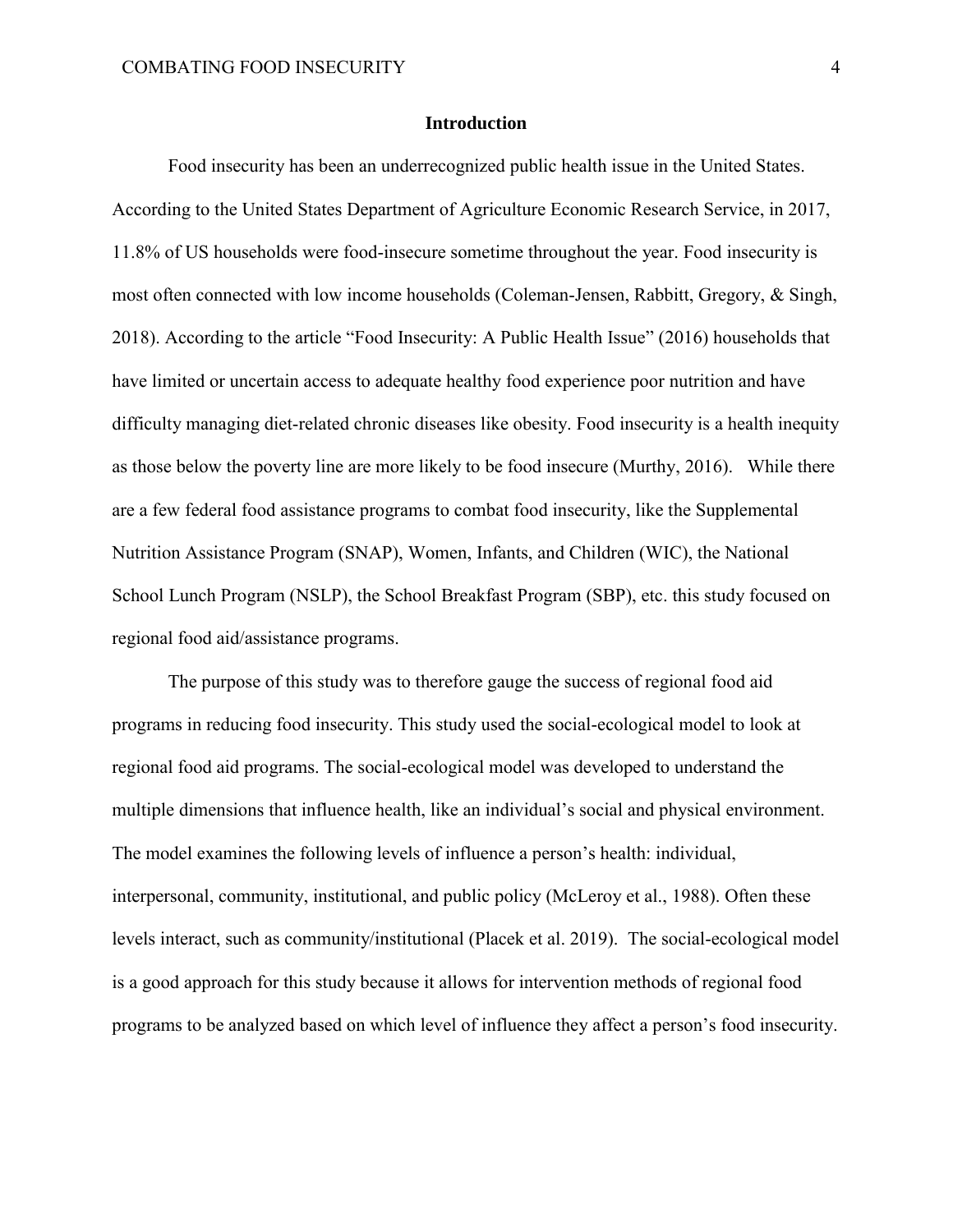This then could reveal which intervention methods have the most effectiveness of reducing food insecurity based on the social-ecological level they fell within.

Food insecurity has become a rising public health issue in Delaware County, Indiana with 17% of Delaware County being food insecure which is above the state of Indiana's average at 14% ("Food Insecurity," n.d.). Because of the high rate of food insecurity in Delaware County, the discussions and recommendations developed from this study were applied to local food aid programs in Delaware County, thus offering possible ways for the programs to reach more food insecure households in the county as well as lower the rate of food insecurity.

**Study Hypotheses:** The current study predicts that the regional food aid programs that used a multilevel approach reduced food insecurity rates, specifically if interventions at the community/institutional level of the social-ecological model. McLeroy et al. (1988) suggests that health promotion interventions, like that of food aid programs, have multiple levels of influence because they are based on beliefs, understandings, and theories of the determinants of behavior. Using the social-ecological model to analyze food insecurity intervention methods can reveal all the levels that influence a person's food insecurity, and through targeting all those influences, can be more effective in reducing food insecurity.

#### **Methods**

This study relied on a systematic literature review of articles about regional food programs that combated food insecurity in the community they were located in. The three databases that were used to find thirty articles were Google Scholar, PubMed, and Web of Science. To locate programs within these databases, the following key words were used: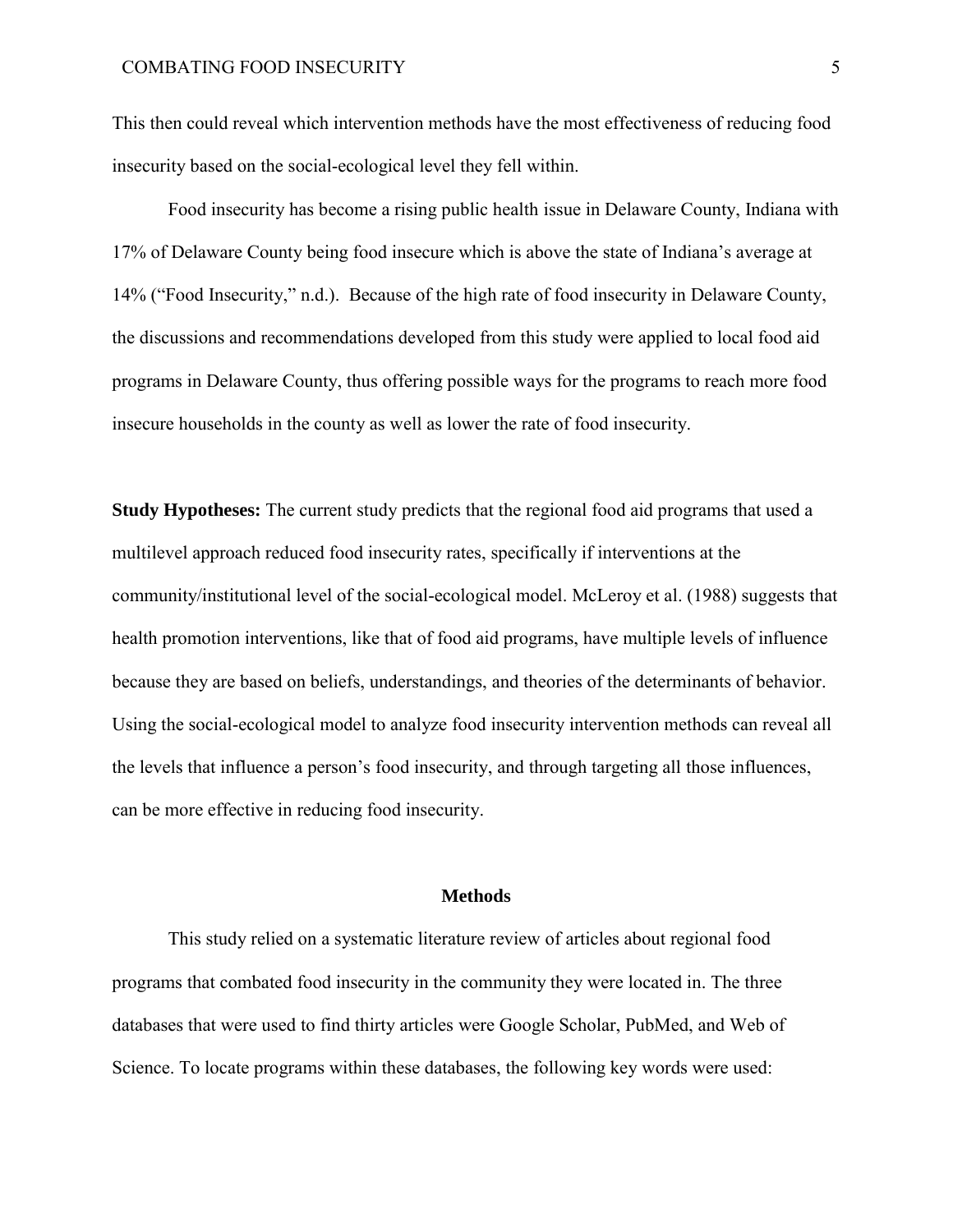"regional food aid programs", "local food insecurity programs", "food insecurity programs", and "local food aid programs". The references of the articles chosen were also used to search for additional, relevant, studies. To focus in on only the United States and what was being done to combat food insecurity around the country, the inclusion criteria for the programs were that they must take place in the United States and must be about food insecurity.

#### **Analysis**

Once all of the studies were found they were then assessed for the following themes: location, methods to combat food insecurity, time-lapse, context, definition of food insecurity, main findings, what works and why, and challenges. These themes were set before the studies were assessed to find any sort of consistency between the studies. Once all the themes were identified, the methods used by each study were separated into columns for each intervention method. These intervention methods were assessed by the social-ecological model and then labeled according to what social-ecological level the method fell within. Because there were many intervention methods, they needed to be classified into common categories. These categories included *redeemable coupons/benefits, food initiatives, education, services, outreach, staff training, collaboration,* and *public policy*. The definitions of food insecurity were also separated into a separate analysis to see variances and consistencies among the studies. The theme *main findings* was assessed to discover if the programs were reducing food insecurity in their community or reaching more food insecure community members. *Main findings* also helped to discover if the programs reported whether food insecurity was reduced in general.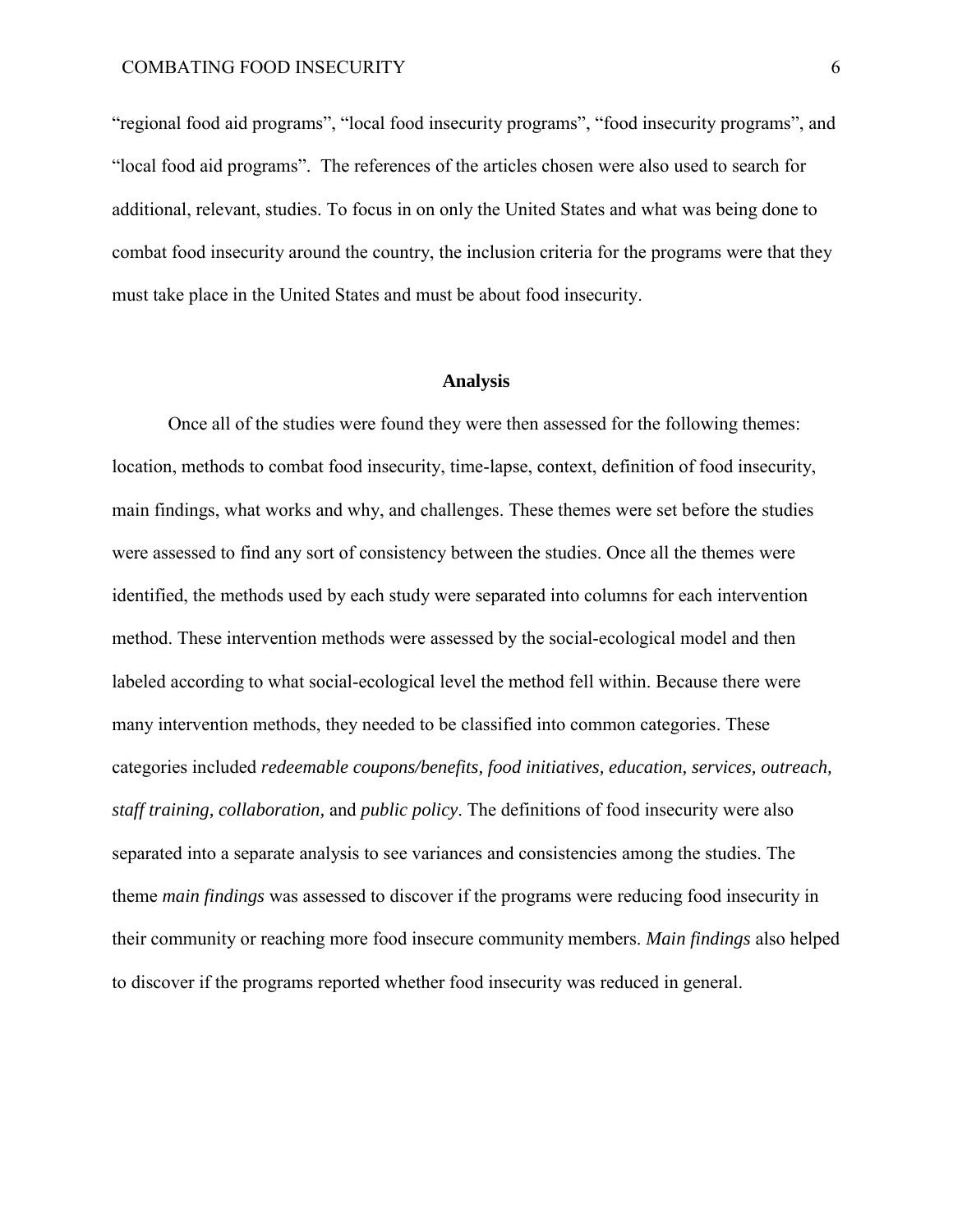#### **Results**

The analyses revealed that the majority of programs took place in the Northeast region of the United States (*Figure 1*).



*Figure 1 The number of programs in each region of the United States.*

Based on what the articles were assessed for, the definitions of food insecurity varied among all of them, with no clear, consistent definition. Some of these definitions were "a struggle to access, obtain, and manage food resources;" "lacking regular access to food;" "the lack of access to enough quality food for an active and healthy life;" and "food insecurity is a socio-economic inability to obtain or purchase uncontaminated, nutritionally healthy food in sufficient amounts." Only two studies utilized the United States Department of Agriculture definition of food insecurity. The USDA defines food insecurity as "the limited or uncertain availability of nutritionally adequate and safe foods or limited or uncertain ability to acquire foods in socially acceptable ways" (Coleman-Jensen et. al., 2018).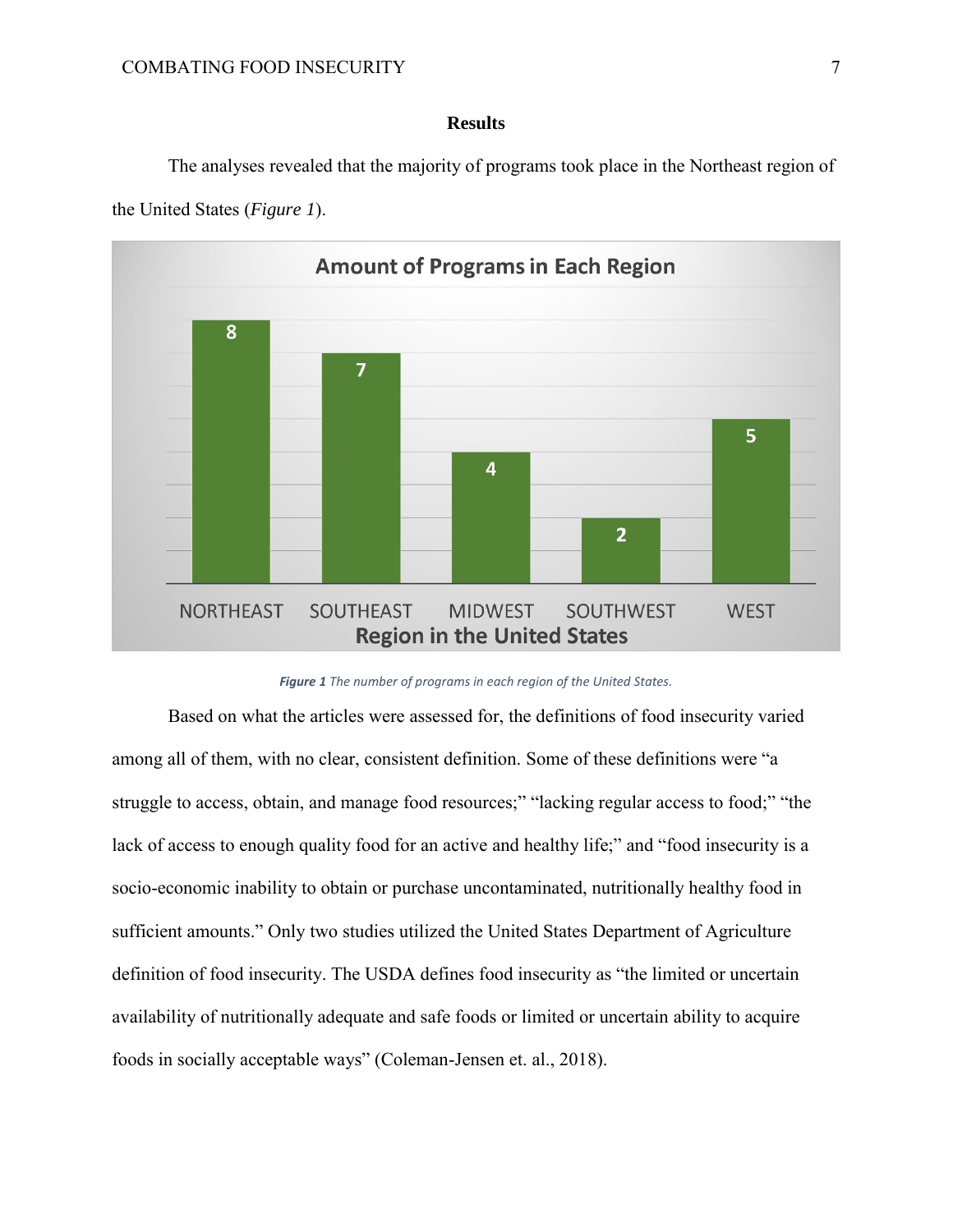Most of the intervention methods and food initiatives used by the programs fell into the level of community/institutional of the social-ecological model. The interpersonal level was classified in the least amount of intervention methods, with only two intervention methods in the level: family/friend support and visiting homes. *Figure 2* displays the social-ecological model levels with each category of intervention methods.



*Figure 2 Intervention methods and the social-ecological level they fall within.*

The majority of programs implemented intervention methods that focused on food initiatives. These food initiatives were programs that focused on changing stigma, access, distribution, collection, and service of food to increase rates of food security to the populations they were serving. Collaboration was the second most used intervention method among the programs. Collaboration included working and partnering with schools, businesses, and other organizations.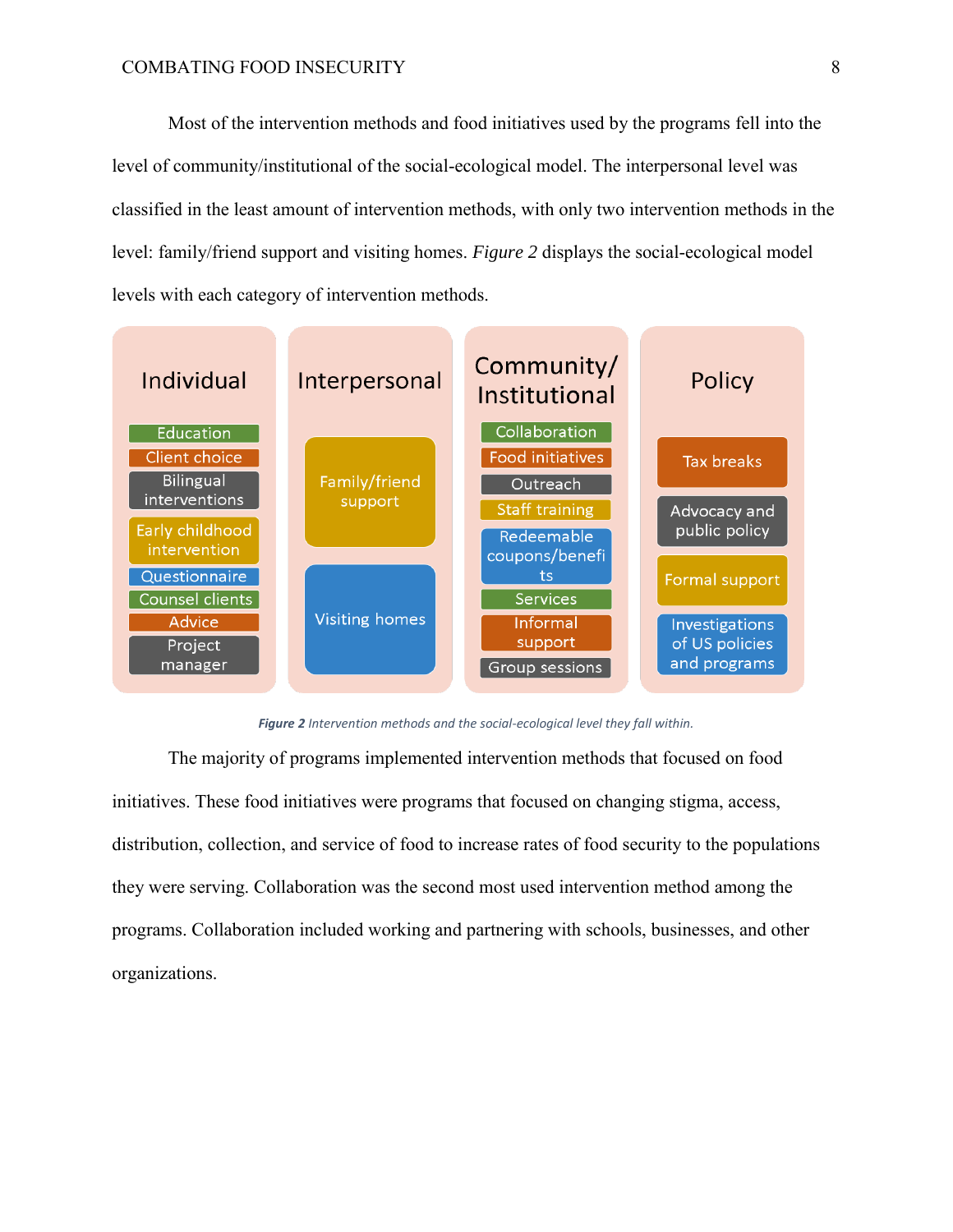#### **Discussion**

The purpose of this study was to ascertain the success of regional food aid programs in reducing food insecurity. Food insecurity did not have a consistent definition among the studies. The lack of consistent definitions means that the studies and programs might have been trying to understand and alleviate different influences of food insecurity which can make it unclear as to what these programs are tackling. Without a clear, consistent definition of food insecurity, Programs cannot be repeated or evaluated because they all might be trying to combat different issues regarding food access.

Food insecurity is not an issue that can be tackled by focusing on the individual. While only nine studies reported whether there had been a reduction in food insecurity in the areas where the intervention methods were being implemented, these studies all incorporated intervention methods that were classified as community and institutional in the social-ecological model. This suggests that that there needs to be at least some intervention methods that are community and/or institutional based to have a program that shows results for reducing food insecurity among the users of the programs.

The intervention methods that were classified as "food initiatives" fell into the community and institutional level on the social-ecological model. These food initiatives looked to the community for participation and action in reducing food insecurity among community members as well as targeting ways to make it easier, accessible, and more affordable to get fresh food within the community. A program in Baltimore City, Maryland put on by the Baltimore City Health Department used a virtual supermarket as an intervention method to increase access to healthy foods in a food desert (Lagisetty et al., 2017). This virtual supermarket, located in community gathering places, like libraries and schools, had community members recruiting those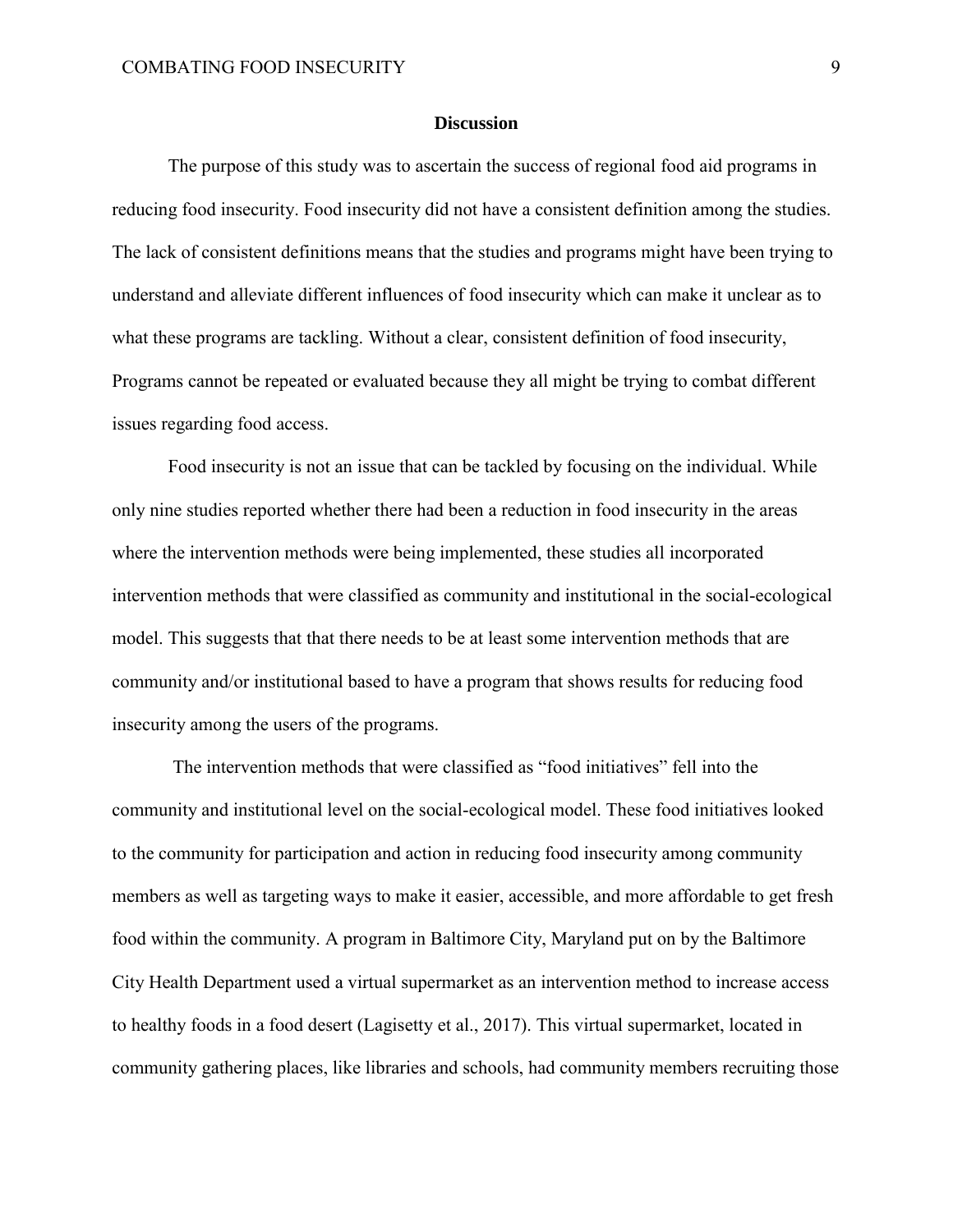who did not have access to healthy foods in their neighborhoods as well as helping organize and deliver groceries to the community buildings. The second most commonly used intervention methods, classified as *collaboration*, also show how programs that use collaboration as a method in their programs are working with the community and institutions to reduce food insecurity in the community. One program in Northwest Arkansas, Samaritan Community Center, collaborates with other hunger relief organizations to meet the needs of the community members being served, collaborates with businesses and churches to recruit volunteers to work in their food pantries, soup kitchens, and community gardens, and works with the University of Arkansas to provide cooking and nutrition education classes to the community members utilizing the program (Rowland et al., 2018). Based on the results, programs should focus more on community/institutional level intervention methods. Recommendations created from the results are listed in *Figure 3*. Future research should focus on the effectiveness of community/institutional level intervention methods as well as developing more clear, consistent definitions of food insecurity.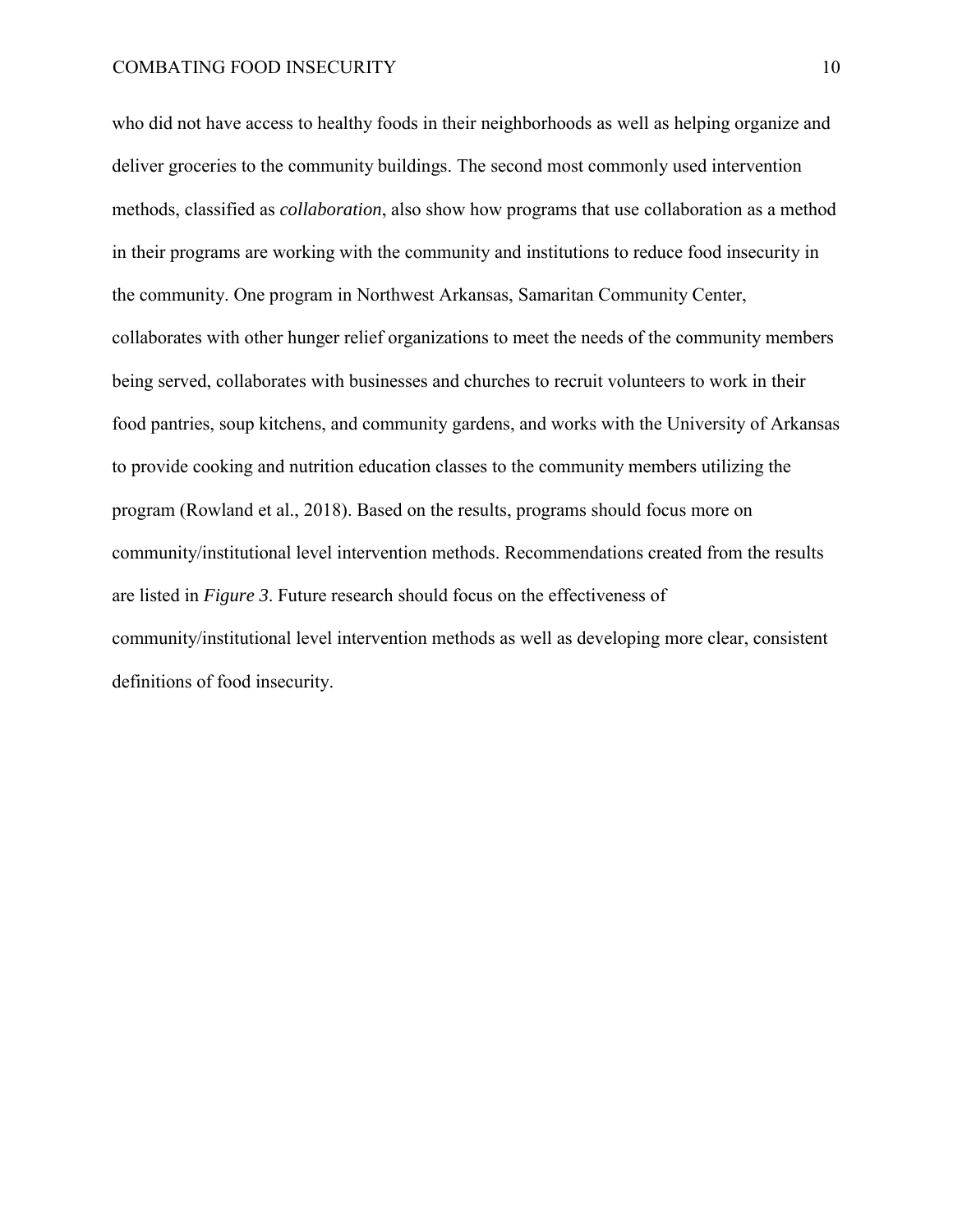# **Recommendations**

Develop a clear definition of food **insecurity** 

View food insecurity as a community development issue

Utilize community/ institutional intervention methods

*Figure 3 Recommendations for understanding and reducing food insecurity.*

While the study did reveal the programs that were utilizing community/institutional intervention methods, there may have been programs that had implemented these types of intervention methods to combat food insecurity in their location but were not reported on. A limitation of this study is that it relied on programs that were evaluated or studied. There may have been a reporting bias in which these programs had access to researchers or evaluators to report or study their program. Not all communities have access to researchers so these programs that are reducing food insecurity are going unreported. Future research should also look at the how reporting bias can affect which programs are being studied/reported on, and why other programs might not be reported on. There should also be research on less-known programs that may take place in smaller communities or low-income communities that may not have the resources or funding to have studies done evaluating the effectiveness of their programs.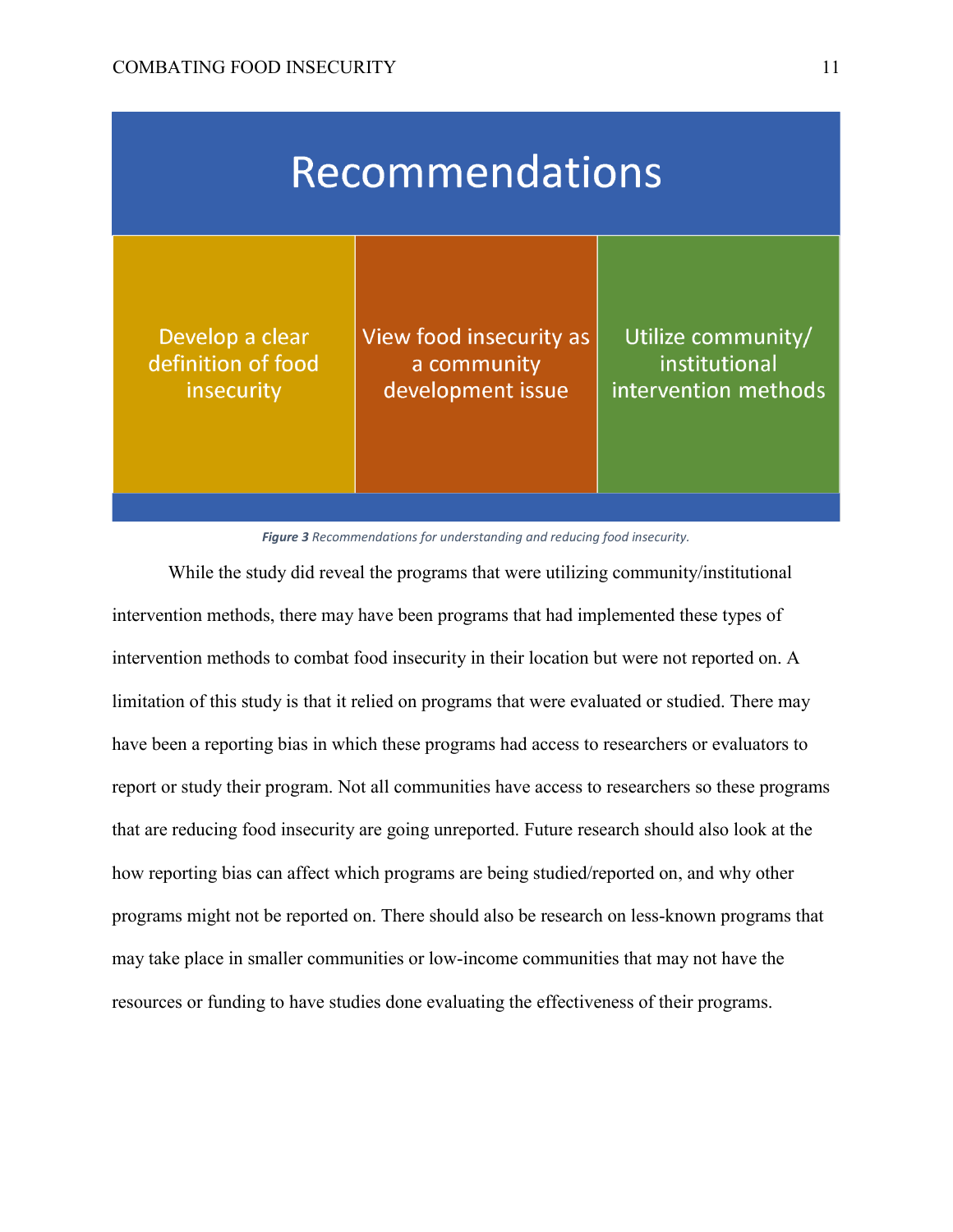#### **Applications to Delaware County**

While there may not have been any programs found based in Indiana, which could have been due to the constraints of databases and keywords used, from the results of this study, there are intervention methods that programs in Delaware County that would be beneficial to implement to reduce the level of food insecurity and reach more food insecure members of the community. There are four main organizations that have food programs in Delaware County. There are many food banks throughout the county, but the main food bank that services the entire county as well as other counties in east-central Indiana is the Second Harvest Food Bank. The Soup Kitchen of Muncie not only services Muncie, Indiana but also the entire Delaware County Community Monday through Friday. The Muncie Food Hub Partnership brings together diverse stakeholders, farmers, and consumers together to tackle food insecurity and provide community members locally grown produce and nutrition education. Inside Out Community Development Corporation seeks to provide meals and snacks to children in after-school programs to ensure that they will not go hungry when they get home for the evening. All these organizations are combating food insecurity through many different intervention methods throughout Delaware County.

While these organizations may implement different intervention methods, some of the interventions utilized could be classified, using the social-ecological model, as community/institutional. The methods that were similar among the programs were *food initiatives, collaboration,* and *outreach*. Second Harvest Food Bank has four programs that target food insecurity in Delaware County: Senior Safety Net Program, Tailgate Program, Hospital Food Pantry, and the College Pantry Program ("Food Insecurity," n.d.). This food bank utilizes food initiatives to make sure that vulnerable community members can have access to their food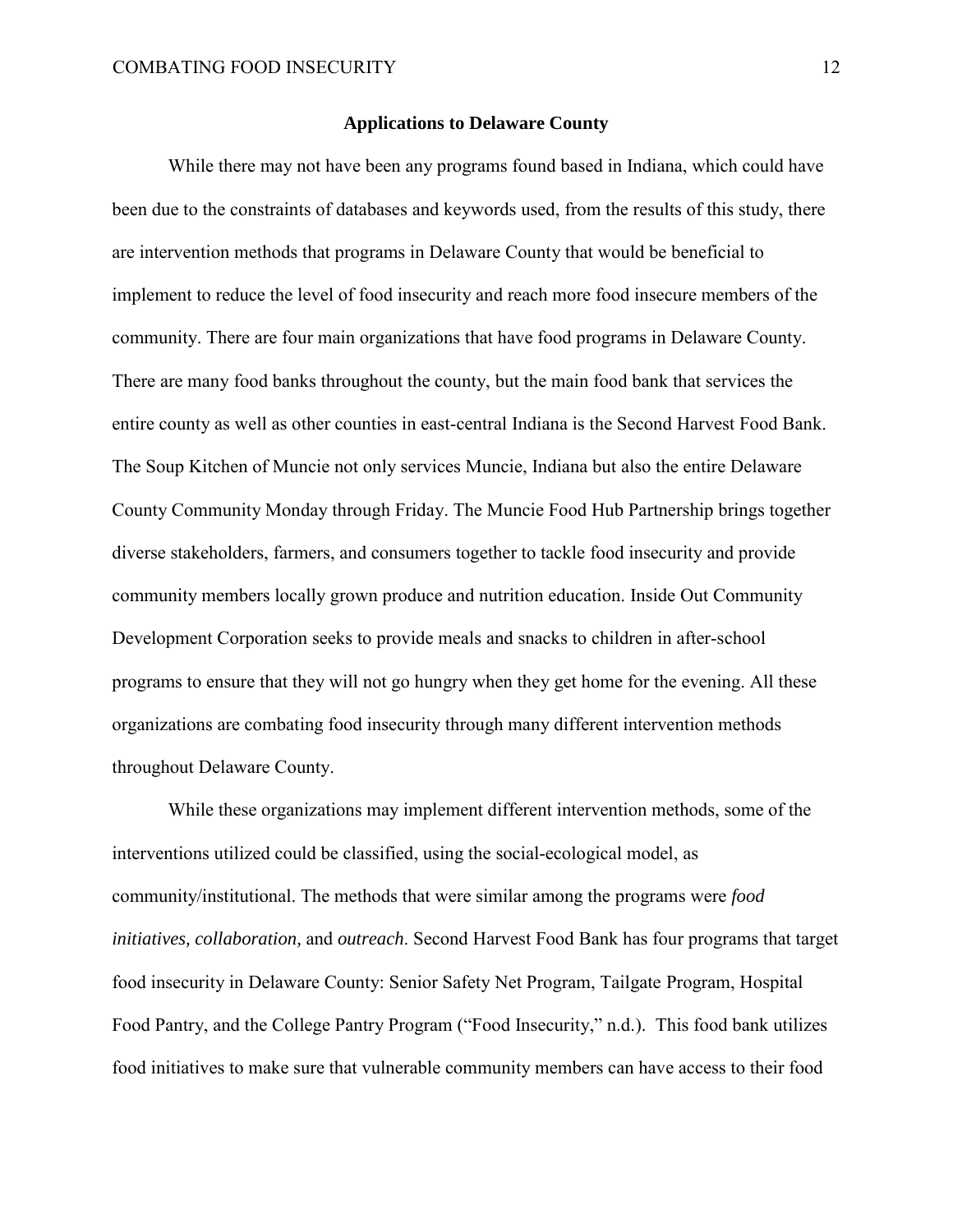#### COMBATING FOOD INSECURITY 13

bank and their resources while collaborating with hospitals, other communities, and higher education institutes to reach these community members in need of food resources. The Soup Kitchen of Muncie, for example, provides a warm meal and a sack dinner to those who access the kitchen ("About," n.d.). This program is local to Muncie, in the downtown area where people can either walk, drive, or take public transportation to get to the kitchen. The organization collaborates with local food businesses to receive unwanted or unused food to make meals for those that need them. They are not open every day of the week and are only in one location, but they do outreach to reach community members who would like to volunteer to work the kitchen as well as provide funds to get more variety of food that is not donated.

The Muncie Food Hub Partnership provides a mobile produce market that has locally sourced produce and provides nutrition education to those who use the market. It appears on certain days of each month through out the year around Delaware County to reach members of the community ("Current Initiatives," 2017). They collaborate with farmers to receive produce to sell. Their outreach methods are implemented through their community food council to reach more community members; these methods include community meetings, volunteering, and sending feedback through their website or social media. Inside Out Community Development Corporation seeks to provide meals to food insecure members of the community cooked by members of the community ("Inside Out," n.d.). Inside Out collaborates and does outreach with other nonprofits by providing food to these organizations, like the Boys and Girls Club of Muncie, and recruits and works with volunteers from all around the community through the use of social media and Ball State volunteer databases.

While these food programs may document how many community members they are reaching in Delaware County, to my knowledge, there are currently no studies or evaluations that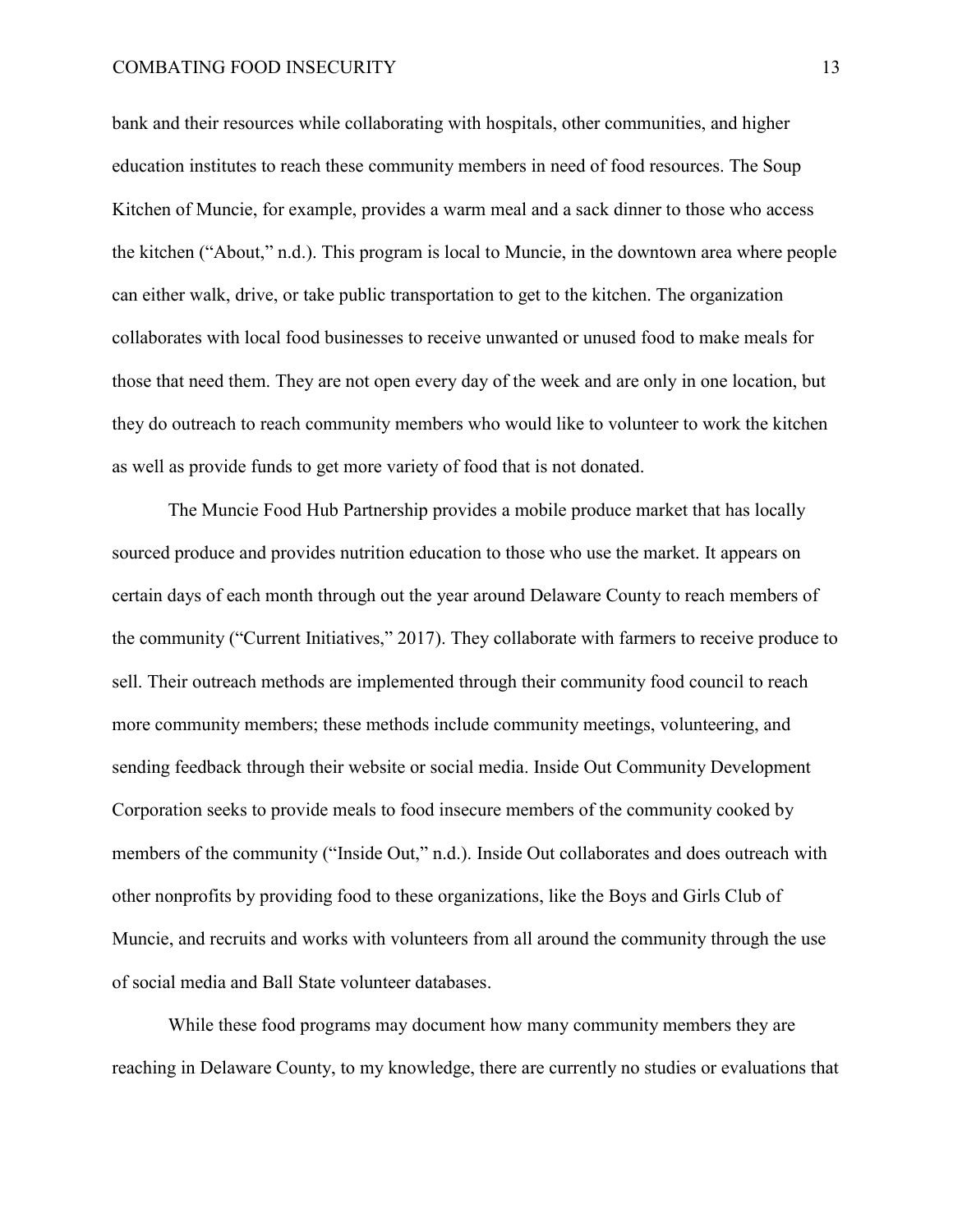their intervention methods had led to a decrease in food insecurity. Even though the programs may have their own intervention methods to food insecurity, they still can implement the recommendations created from this study. All of these organizations need to define food insecurity in a consistent matter, so they are all tackling the same issue. This could be done by having all the organizations collaborate to create the definition or have the leadership of the organizations agree to use the USDA's definition of food insecurity. They also need to view food insecurity as a community development issue which can lead to the development of more community/institutional level intervention methods. These food programs do not seem to collaborate with each other, whether that be sharing in resources, food donations, distributors, etc. Collaboration can be a key tool in reaching a high amount of people experiencing food insecurity.

When these organizations work together they can reach more areas within Delaware County, receive funding from many different sources, and ultimately work together instead of separately. Viewing food insecurity as a community development issue in Delaware County helps to create a level of understanding that these organizations do not need to work separately to combat an issue that affects many people in the county. With the variety of food initiatives, they all are combating different facets of food insecurity that might not be tackled at one specific organization, thus here collaboration is key in making sure these food initiatives reach everyone experiencing food insecurity.

These organizations have the capacity and the funding to follow the recommendations generated from this study. One recommendation that specifically applies to Delaware County is to collaborate with the local university, Ball State University, to evaluate how food insecurity is being tackled and if the current food programs are reducing it. This collaboration is extended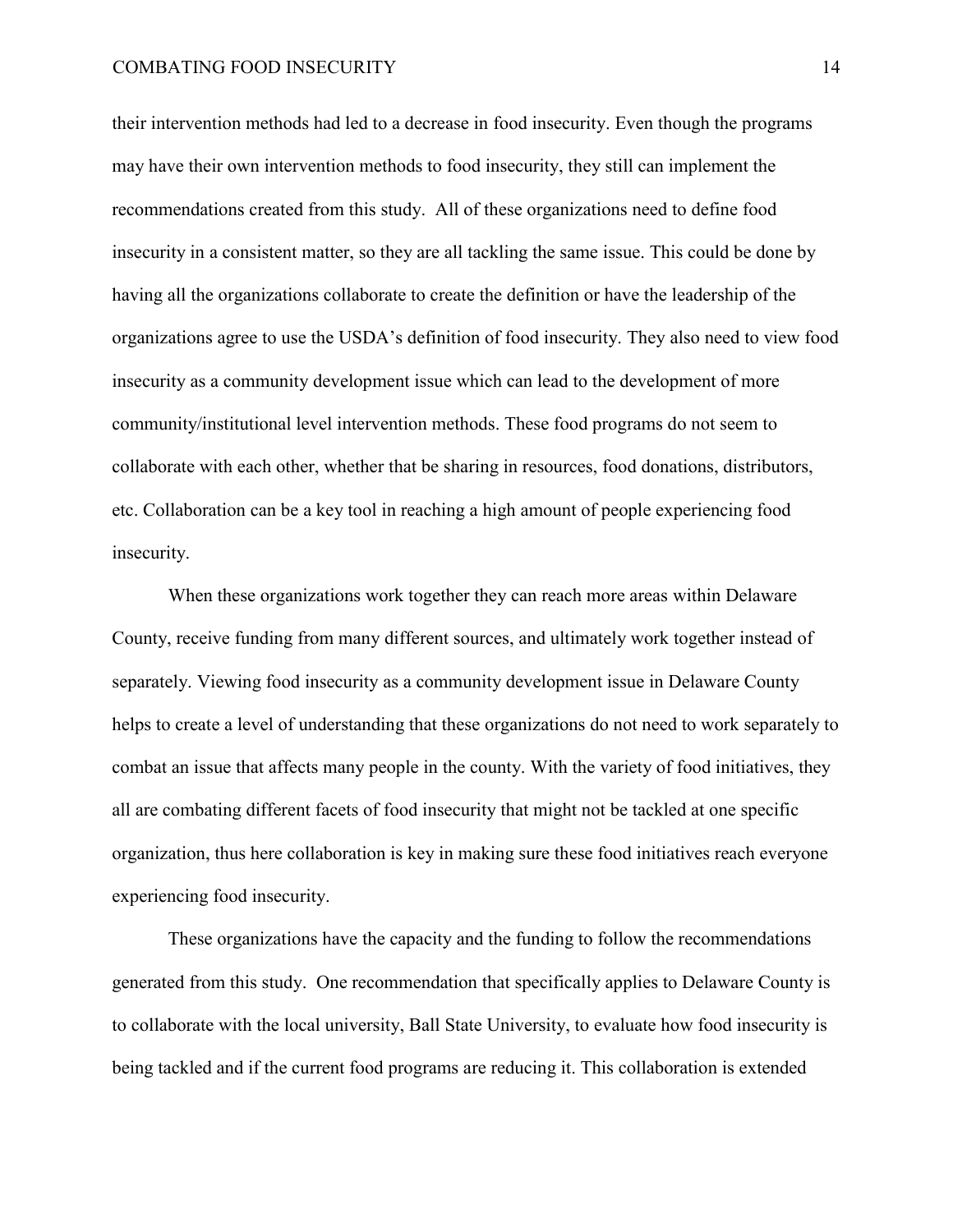through BSU's goal of "being a community engaged university" and thus can help create more solutions that can really leave a long-term impact on the community. Food programs and organizations in Delaware County can utilize the social-ecological model to learn about the many different ways their interventions affect the community members that use their resources and what these programs can do better to make sure that they are offering services that can influence all the dimensions that influence a person's health.

#### **Public Health Implications**

Food insecurity is a public health issue that needs more recognition among the general public, public health officials, and government officials. This study reveals that there is more to food insecurity than just the individual-level factors, such as the actions of a person who is food insecure. With a majority of programs using at least one intervention method that can be classified as community/institutional in the social-ecological model, understanding food insecurity as a community development issue can be the key to reducing food insecurity. Focusing on intervention methods that would be classified as "individual" is not enough to reduce food insecurity. The social-ecological model shows that human health and behavior is multi-faceted and should be analyzed at each level in a person's environment. The use of the social-ecological model can help to create and implement food aid programs in the United States that utilize every level of a person's environment. To make use of every level would allow for people who are food insecure to have access to programs and services that they can benefit from as individual, family, and community.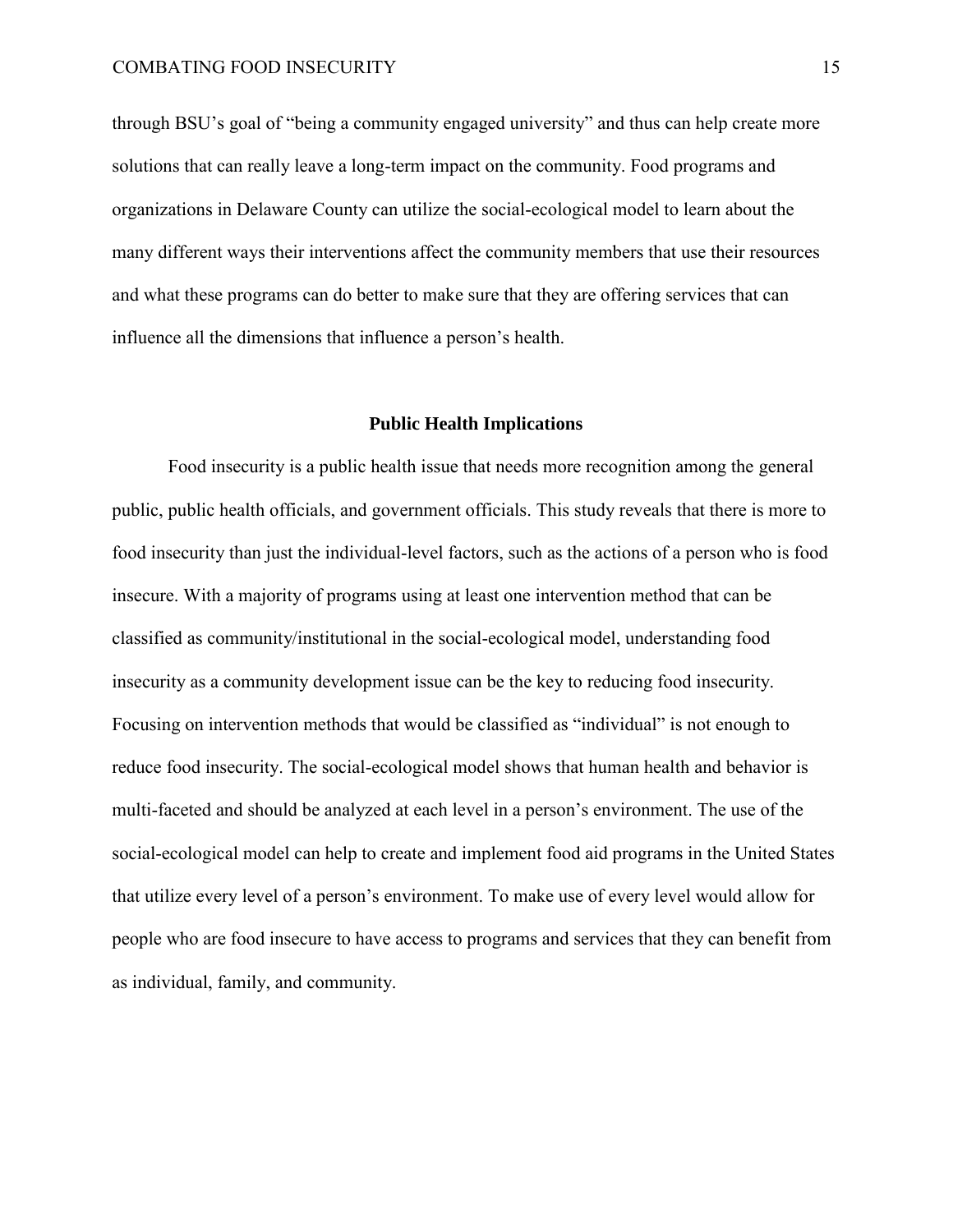#### **References**

- About. (n.d.). Retrieved April 14, 2019, from The Soup Kitchen of Muncie website: https://soupkitchenofmuncie.org/about/
- Amaro, C. M., & Roberts, M. C. (2017). An evaluation of a dollar-for-dollar match program at farmers' markets for families using supplemental nutrition assistance program benefits. *Journal of Child and Family Studies*, *26*(10), 2790–2796. https://doi.org/10.1007/s10826- 017-0779-4
- Blue Bird Jernigan, V., Salvatore, A. L., Styne, D. M., & Winkleby, M. (2012). Addressing food insecurity in a Native American reservation using community-based participatory research. *Health Education Research*, *27*(4), 645–655. https://doi.org/10.1093/her/cyr089
- Bruce, J. S., De La Cruz, M. M., Moreno, G., & Chamberlain, L. J. (2017). Lunch at the library: examination of a community-based approach to addressing summer food insecurity. *Public Health Nutrition*, *20*(9), 1640–1649. https://doi.org/10.1017/S1368980017000258
- Bush-Kaufman, A., Barale, K., Aragón, M. C., & Walsh, M. (2018). Development and testing of the healthy food pantry assessment tool. *Journal of Nutrition Education and Behavior*. https://doi.org/10.1016/j.jneb.2018.10.004
- Buys, D. R., Gamble, A., & Tomlinson, S. (2018). Volunteers create backpack meals program to reach students at risk of weekend hunger. *Journal of Hunger & Environmental Nutrition*, *13*(1), 55–57. https://doi.org/10.1080/19320248.2017.1364195

Chilton, M., & Rose, D. (2009). A rights-based approach to food insecurity in the United States. *American Journal Of Public Health*, *99*(7), 1203–1211. https://doi.org/10.2105/AJPH.2007.130229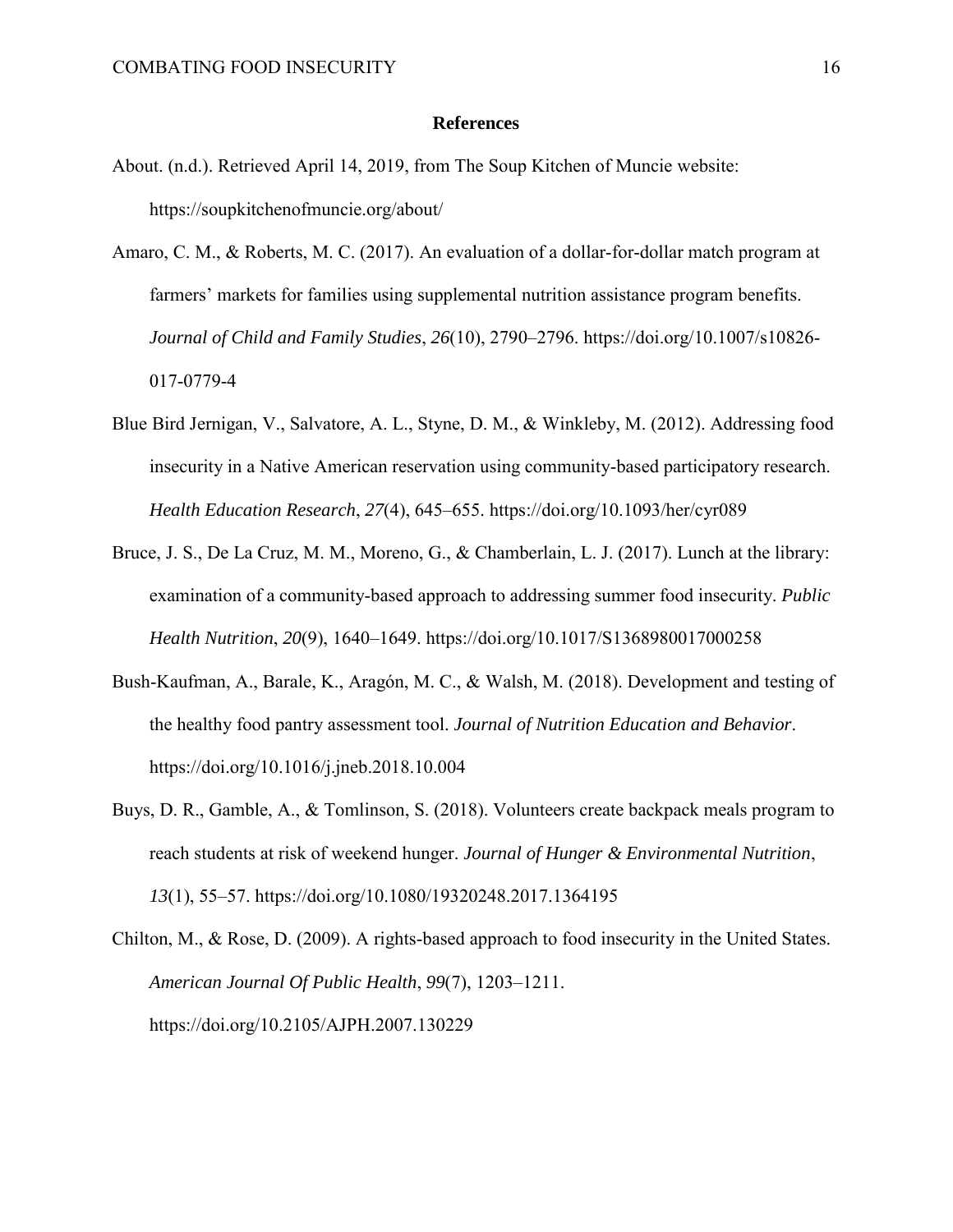Cohen, A. J., Lachance, L. L., Richardson, C. R., Mahmoudi, E., Buxbaum, J. D., Noonan, G. K., … Zick, S. M. (2018). "Doubling up" on produce at Detroit farmers markets: patterns and correlates of use of a healthy food incentive. *American Journal of Preventive Medicine*, *54*(2), 181–189. https://doi.org/10.1016/j.amepre.2017.10.005

Coleman-Jensen, A., Rabbitt, M. P., Gregory, C. A., & Singh, A. (2018, September 5). Key statistics & graphics. Retrieved October 11, 2018, from https://www.ers.usda.gov/topics/food-nutrition-assistance/food-security-in-the-us/key statistics-graphics.aspx

- Collins, A. M., Klerman, J. A., Briefel, R., Rowe, G., Gordon, A. R., Logan, C. W., … Bell, S. H. (2018). A summer nutrition benefit pilot program and low-income children's food security. *Pediatrics*, *141*(4), e20171657. https://doi.org/10.1542/peds.2017-1657
- Current Initiatives. (2017, August 1). Retrieved April 14, 2019, from Muncie Food Hub Partnership website: https://munciefoodhub.org/our-work/
- Food Insecurity. (n.d.). Retrieved April 14, 2019, from Second Harvest website: http://curehunger.org/programs/food-insecurity/
- Garasky, S., Morton, L. W., & Greder, K. A. (2004). The food Environment and Food Insecurity: Perceptions of Rural, Suburban, and Urban Food Pantry Clients in Iowa, *16*(2), 10.

Inside Out. (n.d.). Retrieved April 14, 2019, from Inside Out website: https://www.insideoutmuncie.com/

Johnson, K. R., McKinley, K., Hossfeld, L., Oliver, B., Jones, C., Kerr, L. J., & Trinh, M. (2018). "God always provides": Challenges and barriers in food assistance delivery in Mississippi. *Community Development*, *49*(1), 2–17. https://doi.org/10.1080/15575330.2017.1379029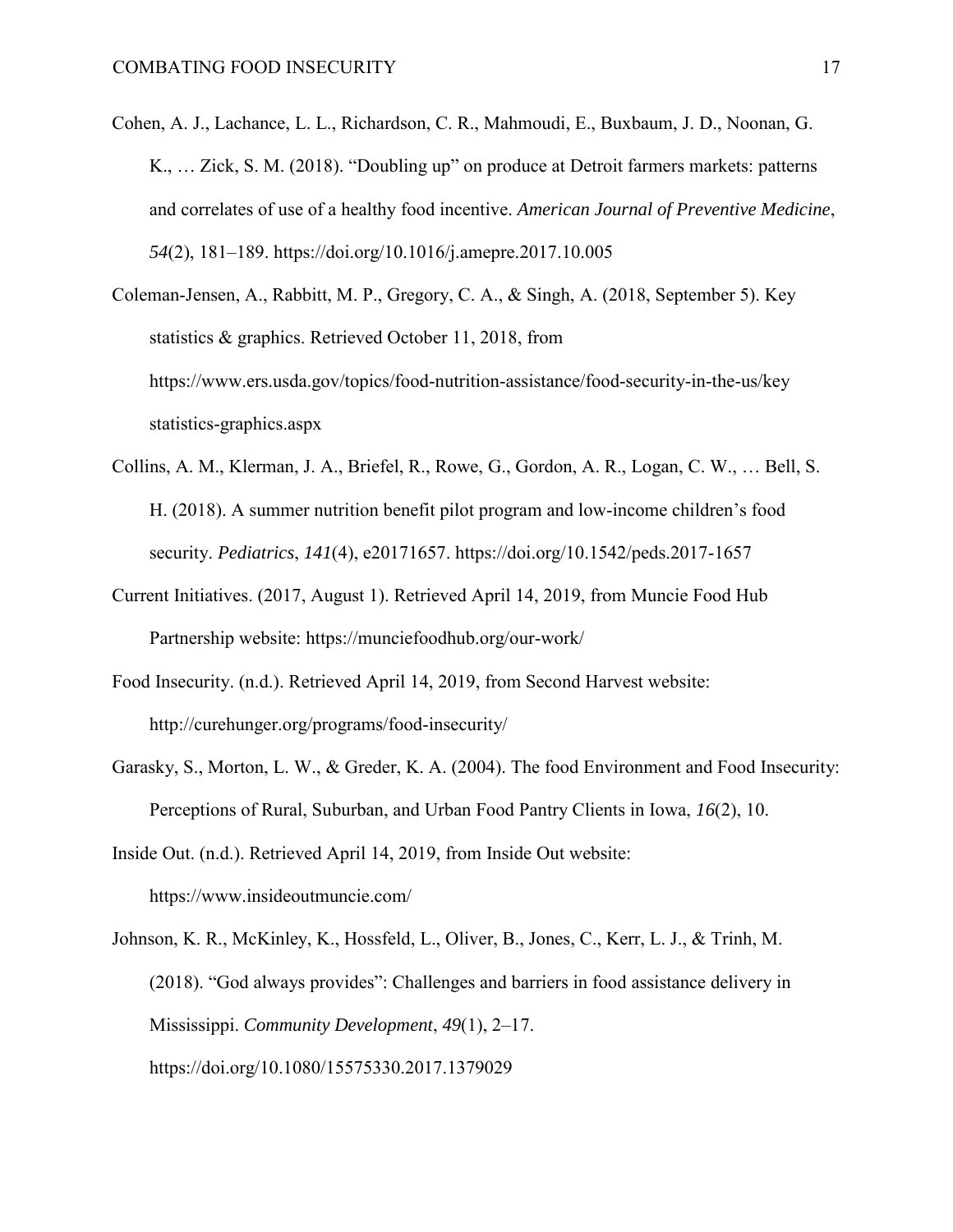- Kropf, M. L., Holben, D. H., Holcomb, J. P., & Anderson, H. (2007). Food security status and produce intake and behaviors of special supplemental nutrition program for women, infants, and children and farmers' market nutrition program participants. *Journal of the American Dietetic Association*, *107*(11), 1903–1908. https://doi.org/10.1016/j.jada.2007.08.014
- Lagisetty, P., Flamm, L., Rak, S., Landgraf, J., Heisler, M., & Forman, J. (2017). A multistakeholder evaluation of the Baltimore City virtual supermarket program. *BMC Public Health*, *17*(1), 837. https://doi.org/10.1186/s12889-017-4864-9
- Martin, K. S., Wu, R., Wolff, M., Colantonio, A. G., & Grady, J. (2013). A novel food pantry program food Security, self-sufficiency, and diet-quality outcomes. *American Journal of Preventive Medicine*, *45*(5), 569–575. https://doi.org/10.1016/j.amepre.2013.06.012
- McCormack, L. A., Laska, M. N., Larson, N. I., & Story, M. (2010). Review of the nutritional implications of farmers' markets and community gardens: a call for evaluation and research efforts. *Journal of the American Dietetic Association*, *110*(3), 399–408. https://doi.org/10.1016/j.jada.2009.11.023
- McCullum, C., Desjardins, E., Kraak, V. I., Ladipo, P., & Costello, H. (2005). Evidence-based strategies to build community food security. *Journal of the American Dietetic Association*, *105*(2), 278–283. https://doi.org/10.1016/j.jada.2004.12.015
- McLeroy, K. R., Bibeau, D., Steckler, A., & Glanz, K. (1988). An ecological perspective on health promotion programs. Health Education Quarterly, 15(4), 351–377.
- Mousa, T. Y., & Freeland-Graves, J. H. (2017). Organizations of food redistribution and rescue. *Public Health*, *152*, 117–122. https://doi.org/10.1016/j.puhe.2017.07.031
- Murthy, V.H. (2016). Food Insecurity: A Public Health Issue. *Public Health Reports*, *131*(5), 655–657. https://doi.org/10.1177/0033354916664154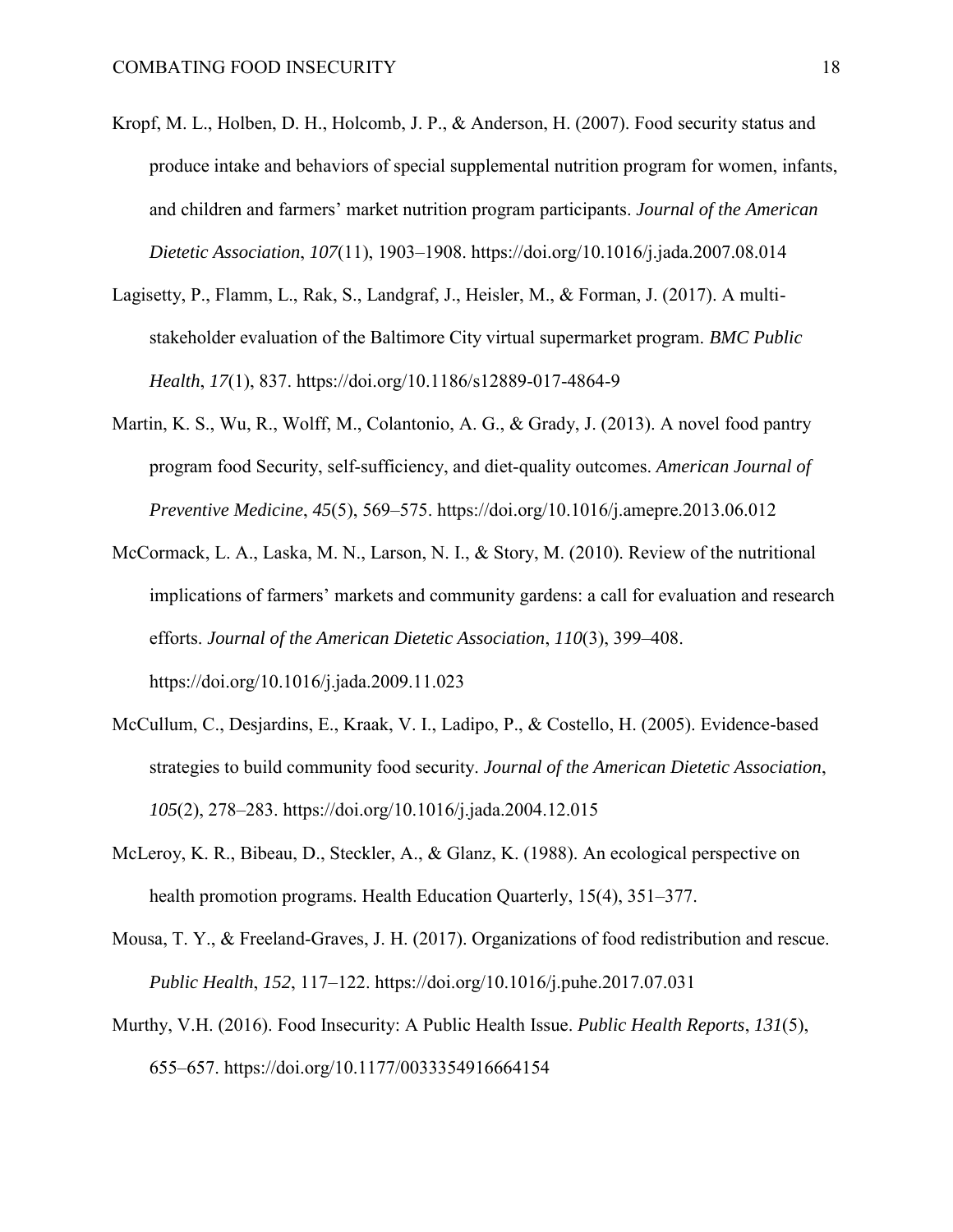- Placek, C. D., Nishimura, H., Hudanick, N., Stephens, D., & Madhivanan, P. (2019). Reframing HIV stigma and fear. *Human Nature*. https://doi.org/10.1007/s12110-018-09335-z
- Radcliff, E., Gustafson, E., Crouch, E., & Bennett, K. J. (2018). Uptake of supplemental nutrition assistance program benefits by participants in a home visiting program. *Social Work*, *63*(3), 244–251. https://doi.org/10.1093/sw/swy022
- Richardson, A. S., Ghosh-Dastidar, M., Beckman, R., Florez, K. R., DeSantis, A., Collins, R. L., & Dubowitz, T. (2017). Can the introduction of a full-service supermarket in a food desert improve residents' economic status and health? *Annals of Epidemiology*, *27*(12), 771–776. https://doi.org/10.1016/j.annepidem.2017.10.011
- Ridberg, R. A., Bell, J. F., Merritt, K. E., Harris, D. M., Young, H. M., & Tancredi, D. J. (2018). A pediatric fruit and vegetable prescription program increases food security in low-income households. *Journal of Nutrition Education and Behavior*.

https://doi.org/10.1016/j.jneb.2018.08.003

- Rowland, B., Mayes, K., Faitak, B., Stephens, R. M., Long, C. R., & McElfish, P. A. (2018). Improving health while alleviating hunger: best practices of a successful hunger relief organization. *Current Developments in Nutrition*, *2*(9). https://doi.org/10.1093/cdn/nzy057
- Rushakoff, J. A., Zoughbie, D. E., Bui, N., DeVito, K., Makarechi, L., & Kubo, H. (2017). Evaluation of healthy2Go: a country store transformation project to improve the food environment and consumer choices in appalachian Kentucky. *Preventive Medicine Reports*, *7*, 187–192. https://doi.org/10.1016/j.pmedr.2017.06.009
- Schmelzer, L., & Leto, T. (2018). Promoting health through engagement in occupations that maximize food resources. *AJOT: American Journal of Occupational Therapy*, *72*(4), 7204205020p1-7204205020p9. https://doi.org/10.5014/ajot.2018.025866